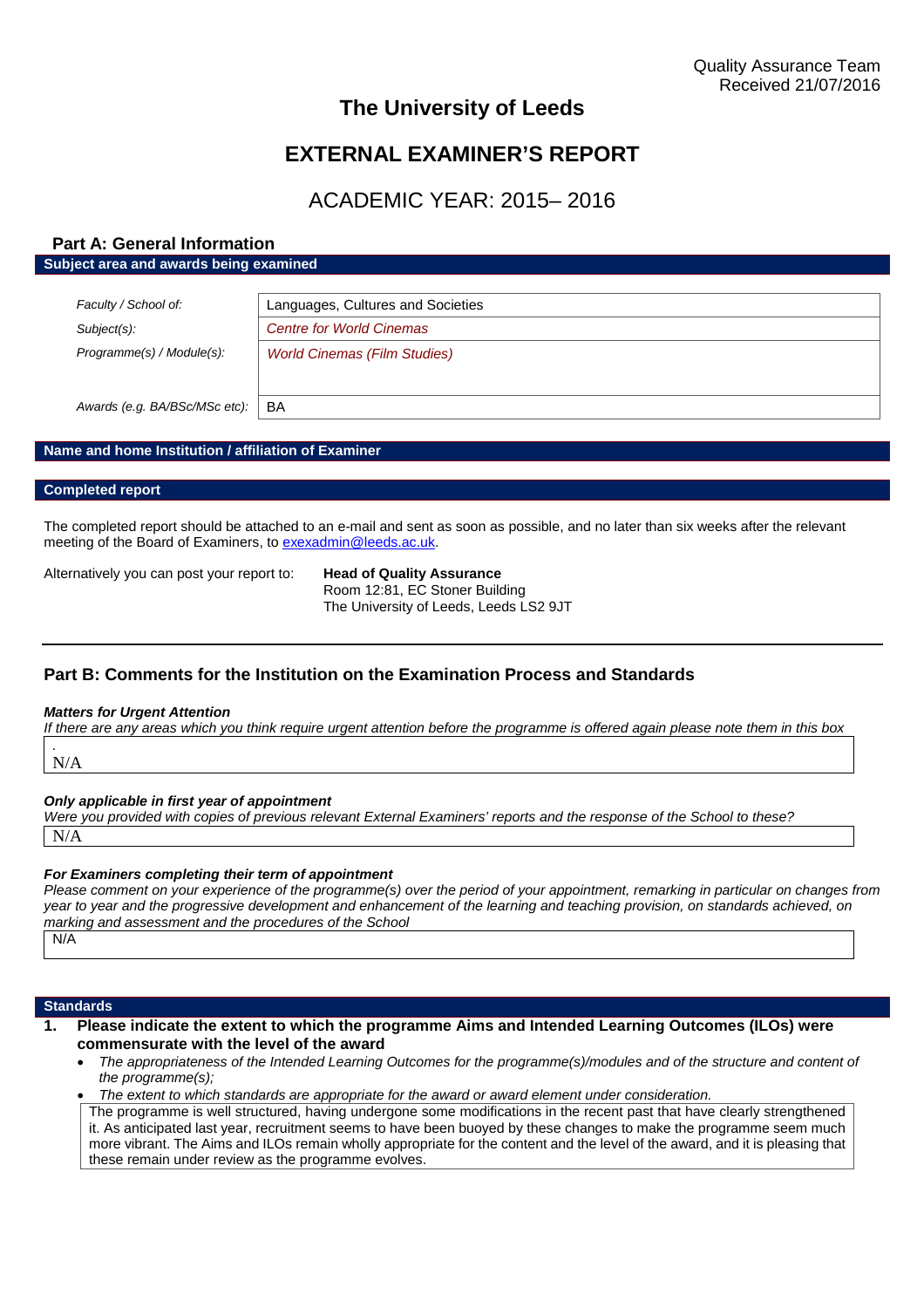### **2. Did the Aims and ILOs meet the expectations of the national subject benchmark (where relevant)?**

 *The comparability of the programme(s) with similar programme(s) at other institutions and against national benchmarks and the Framework for Higher Education Qualifications.*

As highlighted last year, the programme maps well onto comparable programmes elsewhere, whilst retaining its distinctiveness, which will make it an attractive proposition for students seeking the varied approach to the study of film it provides.

#### **3. Please comment on the assessment methods and the appropriateness of these to the ILOs**

- *The design and structure of the assessment methods, and the arrangements for the marking of modules and the classification of awards;*
- *The quality of teaching, learning and assessment methods that may be indicated by student performance.*

As last year, I think the methods of assessment are wholly appropriate to the ILOs, allowing the students to demonstrate a range of skills. The deployment of a detailed film analysis element, alongside the traditional essay, in the majority of modules is to be welcomed and does seem to foster the development of greater sophistication in textual analysis through the course of the degree. One module (European Cinema) continues to use a joint presentation as well, and to good effect. As I mentioned last year, It might be something for the team to consider rolling out more widely. In terms of helping to support students' broader employability, the use of presentation as a means of assessment can be an asset.

Again, as noted last year, the quality of the student performance, with the majority of the work in the First/Upper Second bracket, underlines that the assessment methods work well and allow the students opportunities to demonstrate their ability.

#### **4. Were students given adequate opportunity to demonstrate their achievement of the Aims and ILOs?**

- *The academic standards demonstrated by the students and, where possible, their performance in relation to students on comparable courses;*
	- *The strengths and weaknesses of the students as a cohort.*

As indicated above, the assessment methods allowed a majority of students to perform to a high standard, with all modules average marks in the Upper Second bracket, and very few fails overall. The mark profile is what I would expect from an HEI of Leeds' standing, and is comparable with other universities I have examined in.

As noted last year, the weaknesses do tend to manifest themselves in terms of formatting or structure. There were many essays plagued by the omission of details about director and/or date of production when referencing films, for example. Similarly, a large number of students failed to italicise film and book titles. Indeed, it was striking how often the 'better next time' box drew attention to matters of formatting and presentation, which clearly held some students back from slipping into the higher class band. There seemed to be more evidence of these issues compared to last year.

#### **5. For Examiners responsible for programmes that include clinical practice components, please comment on the learning and assessment of practice components of the curriculum** N/A

#### **6. Please comment on the nature and effectiveness of enhancements to the programme(s) and modules since the previous year**

*It would be particularly helpful if you could also identify areas of good practice which are worthy of wider dissemination.* There have been no enhancements that I am aware of this year, as it seems to have been a year of consolidation on the whole with the programme leader on study leave. That said, the rebranding and new-look first-year modules do seem to have been successful modifications.

#### **7. Please comment on the influence of research on the curriculum and learning and teaching**

*This may include examples of curriculum design informed by current research in the subject; practice informed by research; students undertaking research.*

As highlighted last year, the programme benefits from the blended expertise of the teaching team over many disciplines, who devote only a small part of their time to it whilst maintaining their other roles across the Language school. The blend of different research specialisms feeds directly into the various modules, especially at levels two and three, with the students being taught by experts in their respective fields in most cases, as befits a portmanteau programme of this type. There were no dissertations this year, where the direct influence of research was most evident. Be that as it may, the module design at levels two and three is carefully informed by the specialisms that the team bring together, which surely enhances the student learning experience and doubtless plays a part in the strong performance of the majority. It is to be hoped that this characteristic of the programme may lead to a strong progression for the best students into the Centre's new Masters opportunities.

### **8. Where the programme forms part of an Integrated PhD, please comment on the appropriateness of the programme as training for a PhD**

N/A

## **For Examiners involved in mentoring arrangements**

**9. If you have acted as a mentor to a new External Examiner or have received mentor support please comment here on the arrangements**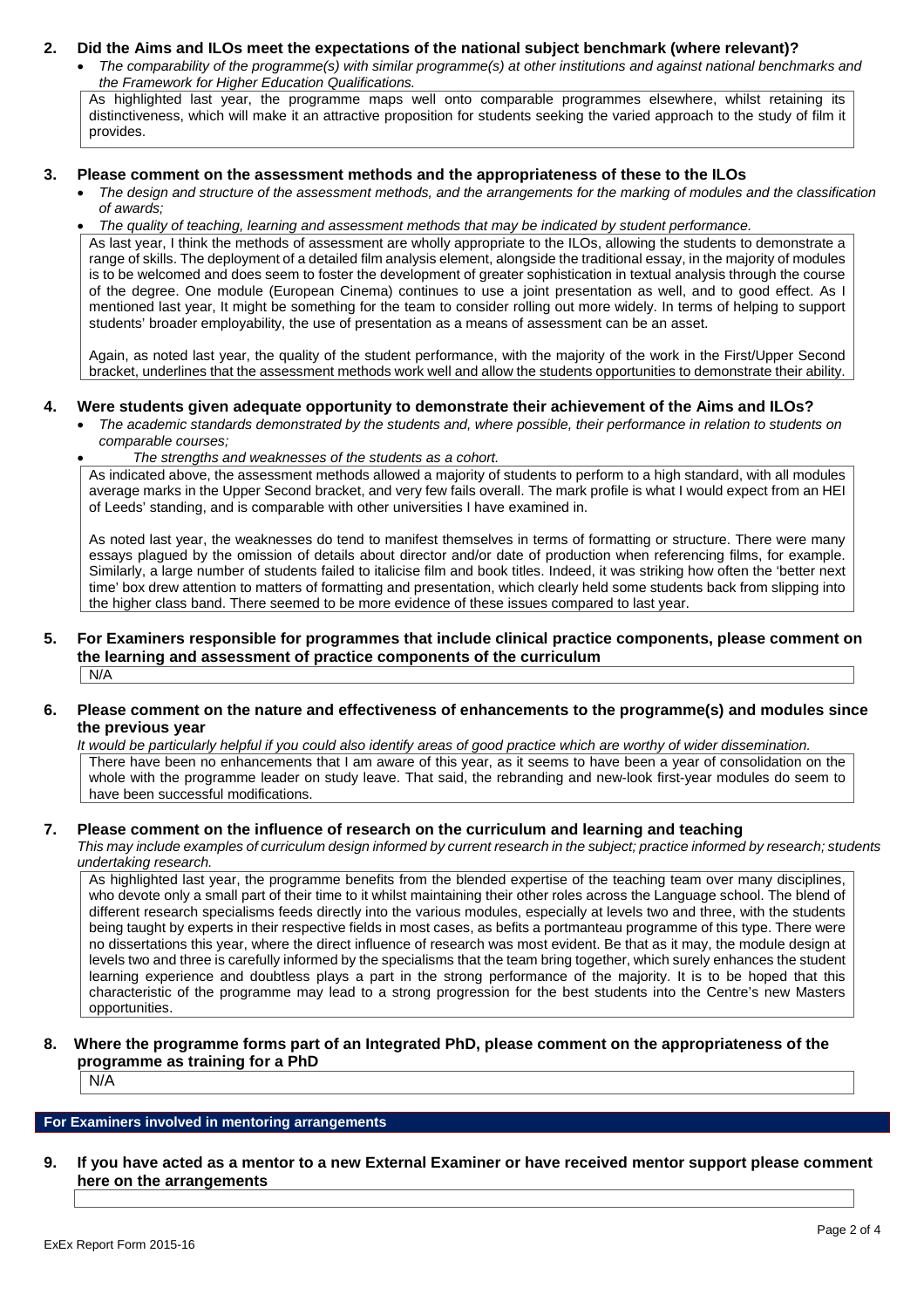#### **10. The University and its Schools provide guidance for External Examiners as to their roles, powers and responsibilities. Please indicate whether this material was sufficient for you to act effectively as an External Examiner.**

*Whether External Examiners have sufficient access to the material needed to make the required judgements and whether they are encouraged to request additional information.*

As last year, I found communication to be very clear, despite the inevitable disruption that a sabbatical of a programme leader might unleash. Indeed, there were no problems, and any questions I had were dealt with very efficiently by the School Exams Officer and acting Programme Director.

#### **11. Did you receive appropriate documentation relating to the programmes and/or parts of programmes for which you have responsibility, e.g. programme specifications or module handbooks, marking criteria?**

*The coherence of the policies and procedures relating to External Examiners and whether they match the explicit roles they are asked to perform.*

I was given the majority of the documentation I required in advance, whilst the material made available in the base room, including any module handbooks I'd not seen, made my job very easy. This year I was simply required to look over the work, check the appropriateness of the marking to the classification as befits the traditional external examiner role. Never having experienced the 'base room' approach prior to last year, I knew what to expect this year and for a programme of this modest size, it works well.

#### **12. Were you provided with all draft examination papers/assessments? Was the nature and level of the questions appropriate? If not, were suitable arrangements made to consider your comments?**

I was sent all draft assessments and asked for my comments within a reasonable time frame. In one or two cases, I made some recommendations or raised some queries in terms of clarifying the rubric, all of which were dealt with. I thought the questions/tasks set were appropriately challenging and wide-ranging enough to allow the students to demonstrate their ability, knowledge and to achieve the ILOs.

#### **13. Was sufficient assessed / examined work made available to enable you to have confidence in your evaluation of the standard of student work? Were the scripts clearly marked/annotated?**

I was presented with all work for the modules I am responsible for, and thus was able to have a complete overview of the marking, and moderation, procedures and assess the standard of work submitted.

There was evidence of very good, and consistent, marking across the modules, and careful moderation of samples, with adjustments made if necessary. As noted last year, I think the mark sheet itself is highly innovative and effective, and allows for good, constructive and formative feedback to the students. As noted last year, I did wonder if provision ought to be made on the feedback sheet for the second marker/moderator to add comments too, especially in cases of disagreement between the markers.

The more general discussion between the markers, which is recorded on the module moderation sheet, was good in all cases, and that process clearly works well. The quantity of the samples moderated was appropriate, and in a few cases cases student marks were altered accordingly, and appropriately, as a result of such dialogue.

**14. Was the choice of subjects for dissertations appropriate? Was the method and standard of assessment appropriate?**

There were no dissertations this year.

**15. Were the administrative arrangements satisfactory for the whole process, including the operation of the Board of Examiners? Were you able to attend the meeting? Were you satisfied with the recommendations of the Board?**

As last year, everything worked smoothly in terms of administration from start to finish, but then it is a small programme by comparison to the other ones in the School. Logistically, everything was handled smoothly for me as well, and I was grateful for the assistance of a parking permit this year.

#### **16. Were appropriate procedures in place to give due consideration to mitigating circumstances and medical evidence?**

Yes

#### **Other comments**

## **Please use this box if you wish to make any further comments not covered elsewhere on the form**

I would highlight again my suggestion last year about whether the team might consider producing a programme handbook, outlining the overall structure of the Film Studies programme. I am aware that the programme sits alongside other programmes, many of whose students take cinema modules as electives, and the team devote only part of their time to it. I did just think a programme handbook might nevertheless create a stronger impression of coherence, signalling who the team are, what their interests are and the overall pathways available to prospective students. If nothing else, it might further strengthen recruitment to it. As last year, knowing that the team have had to manage maternity leave and sabbaticals, I feel that a programme handbook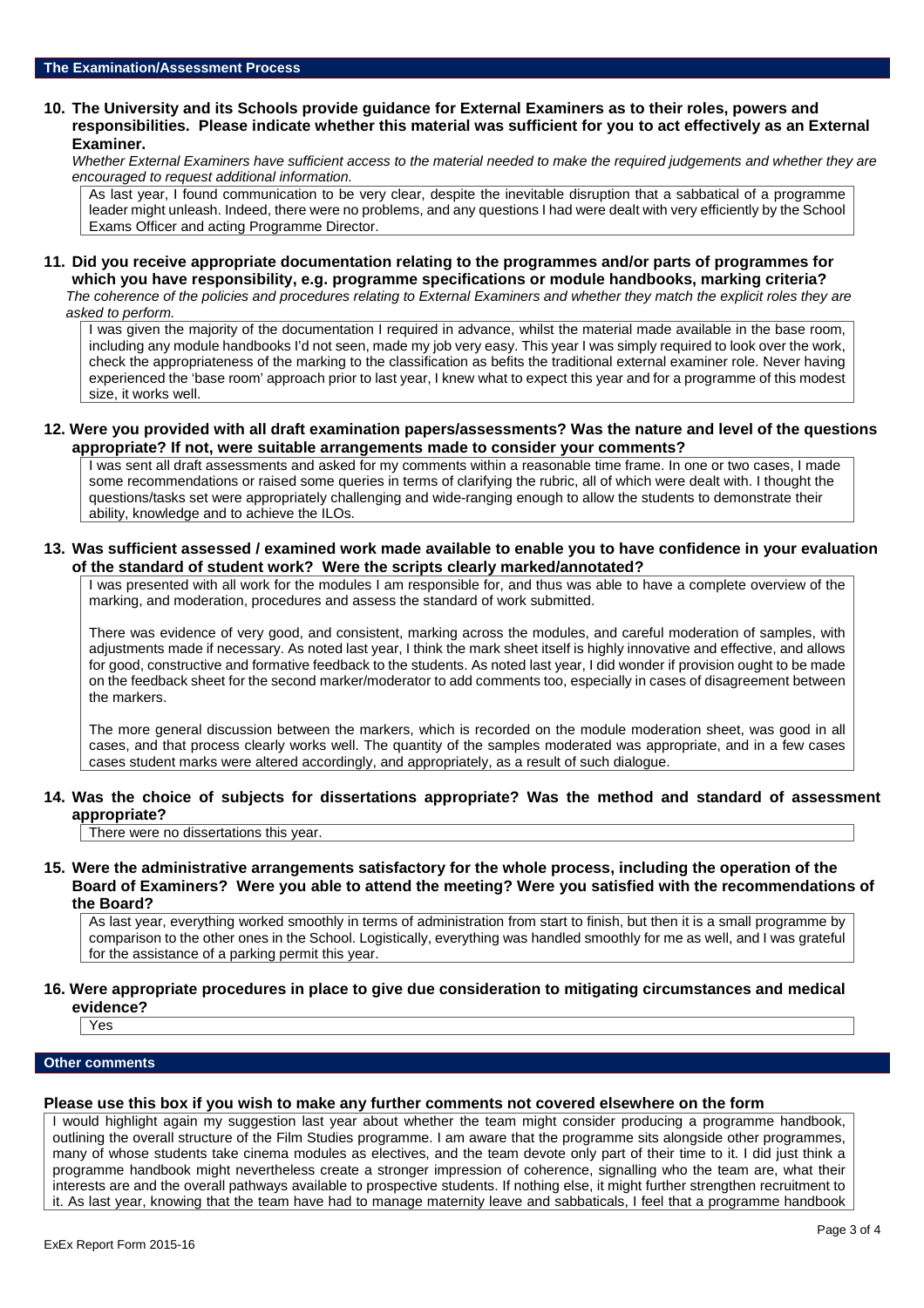might also help staff orientate themselves too, especially those who might be new to teaching on it in the future, or only teach the odd lecture here and there.

I did also just want to query the philosophy behind giving a mark of 20% to students who do not submit work. It seems rather bizarre to me to reward students in this way, in that it completely distorts their academic profile. It took me a while to work out why a student who did not appear to have submitted any work had been given a mark on the marksheet. It also cropped up in the Board on several occasions and caused some confusion in one case. I would strongly advocate abandoning this policy.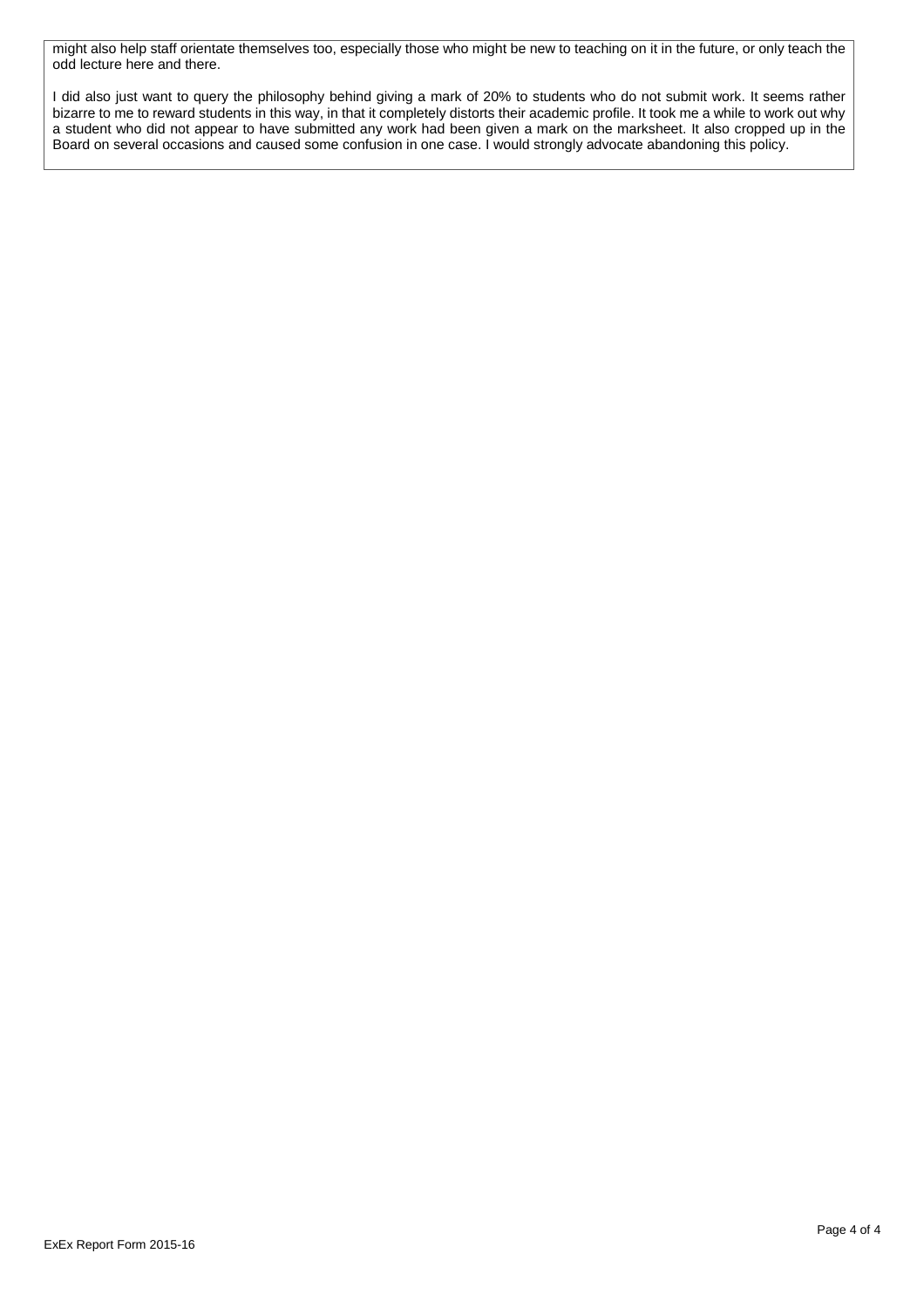Quality Assurance Team Received 15/09/2016



# **From the Centre for World Cinemas School of Languages, Cultures, and Societies**

University of Leeds Leeds LS2 9JT

Telephone 0113

6 th September 2016

## **Ref.: Reply to External Examiner's Report**

Dear

Thank you very much indeed for your detailed review of our teaching and assessment practices, our administrative procedures, and your overall positive report on the 2015- 16 performance of the Centre for World Cinemas undergraduate JH Film Studies cohort.

We are pleased to hear that you are generally satisfied with our programme design, and that you have found evidence of excellent teaching in our students' coursework. Equally rewarding is your identification of robust film scholarship behind our research-led provision.

You have made various helpful suggestions for improvement of our programme, which we would like to address individually:

1) **Formatting of student essays.** I will bring the deficiencies in the formatting of student essays (director details, date of production, etc) to the attention of all module tutors, especially those involved in the delivery of the Level 1 modules. In some cases, the problems you identify may be exacerbated by the